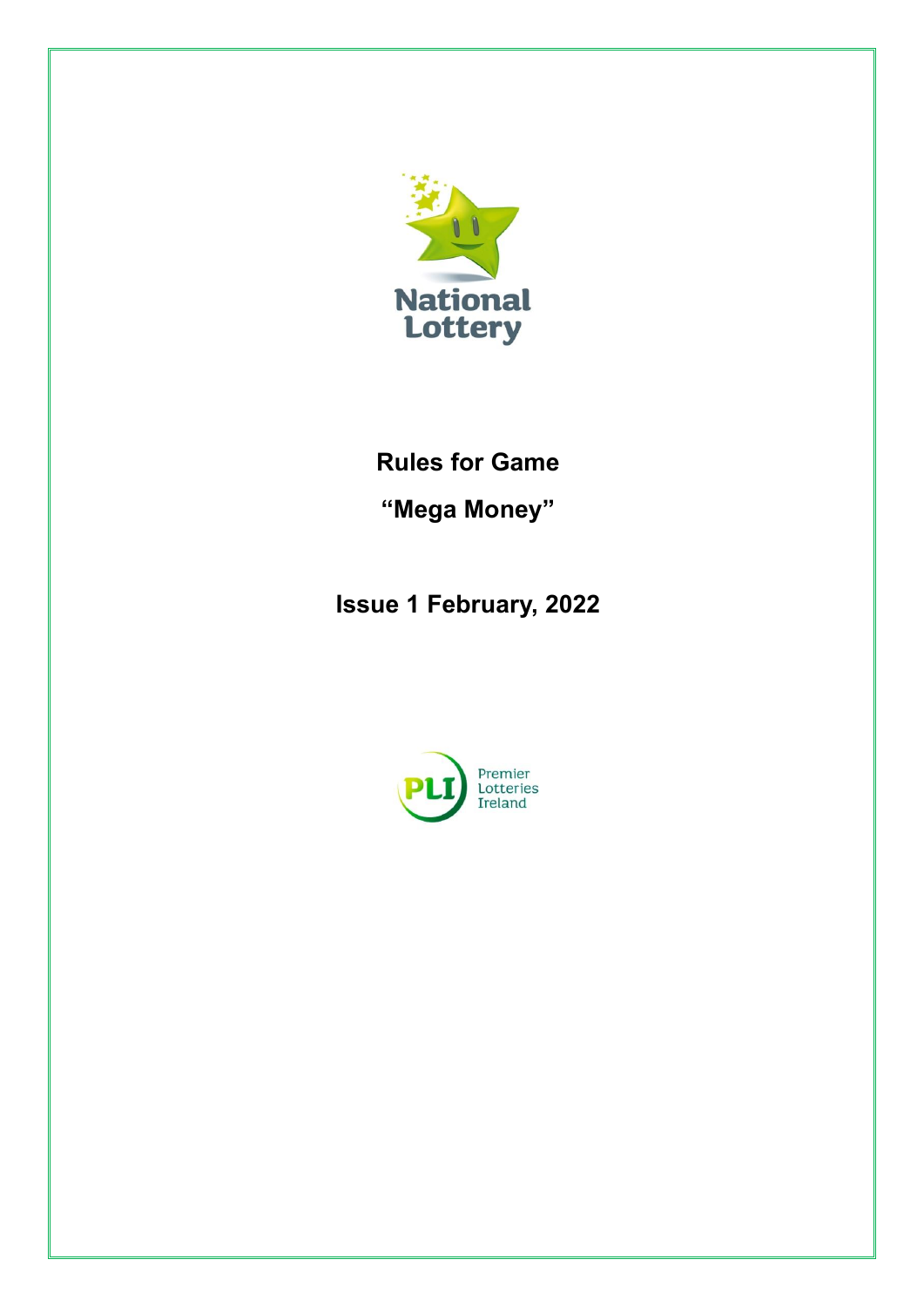**This page is deliberately blank.**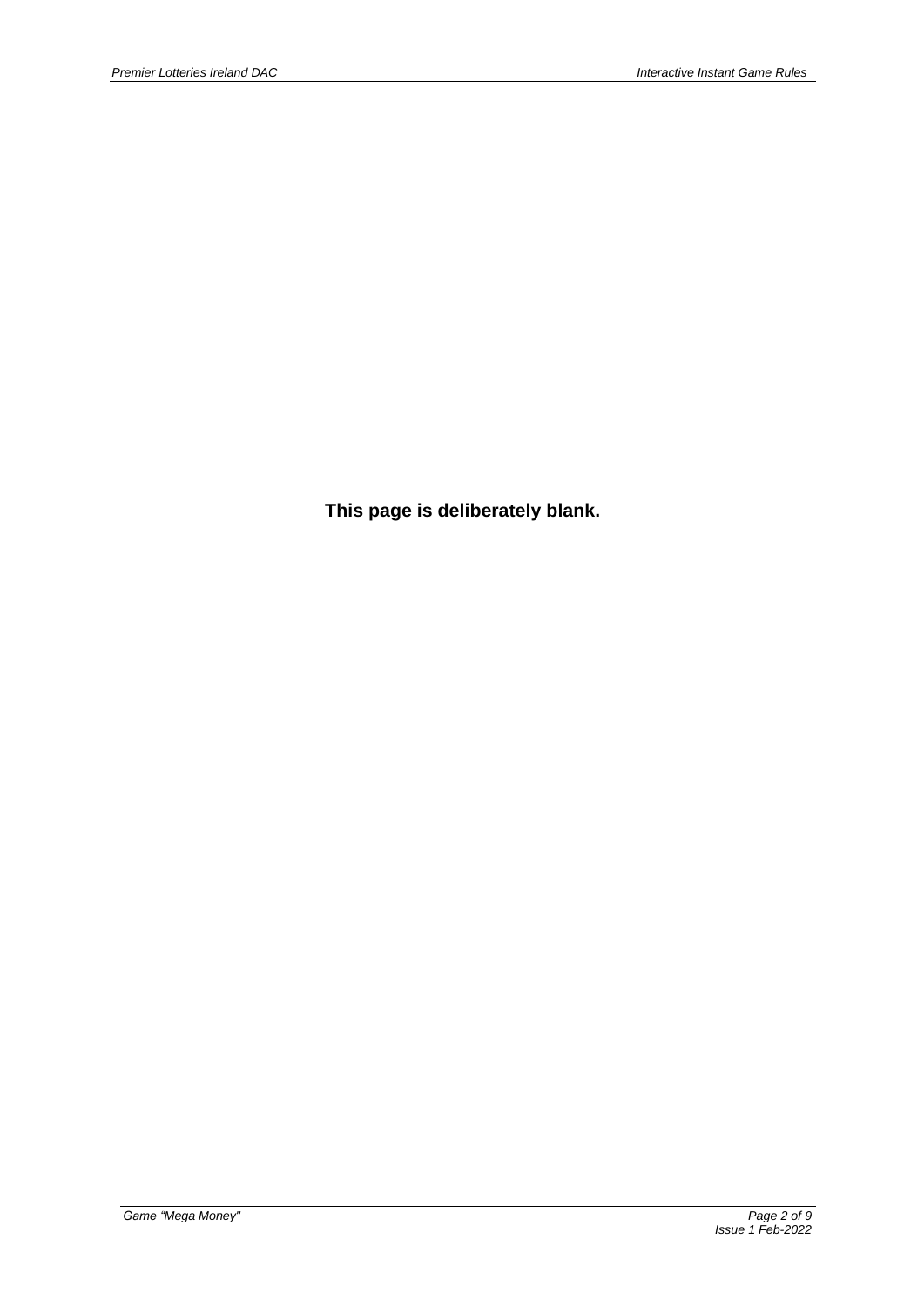# **Issue 1 February, 2022**

### **The National Lottery**

#### **Rules for Game "Mega Money"**

The following sets forth the rules for a National Lottery interactive Game (hereinafter known as "Mega Money") which will be operated by Premier Lotteries Ireland Designated Activity Company ("the Company") as part of The National Lottery.

The Game will commence on a date to be announced, and will continue until the Company publicly announces a termination date.

These rules have been approved by the Regulator in accordance with Section 45 of the National Lottery Act 2013.

#### **GENERAL**

- 1. These rules are governed by The National Lottery Act 2013, and incorporate the General Rules for National Lottery Games, PLI's Terms and Conditions and the Data Privacy Statement. Copies of The National Lottery Act 2013, the General Rules for National Lottery Games, PLI's Terms and Conditions, the Data Privacy Statement and these Game Rules are available to view or download via the National Lottery website with the following URL: [www.lottery.ie](http://www.lotto.ie/) or by writing to Premier Lotteries Ireland, Abbey Street Lower, Dublin 1.
- 2. We recommend that prospective players read and understand PLI's Terms and Conditions and the relevant Game Rules before playing any Games. The Terms and Conditions, General Rules for National Lottery Games and Data Privacy Statement are hereby incorporated into and form part of these Game Rules.
- 3. The Company reserves the right to vary these Game Rules, subject to the consent of the Regulator.
- 4. The official address to which correspondence must be sent is:

#### **The National Lottery,**

#### **Abbey Street Lower,**

**Dublin 1**

- 5. A code of practice governing relations between participants in National Lottery games and the National Lottery is available to download from the National Lottery's website www.lottery.ie.
- 6. Where the context so requires, in these Game Rules, the neuter gender shall include the feminine or masculine gender and vice versa, the feminine gender shall include the masculine gender and vice-versa and the singular shall include the plural and vice-versa.

#### **DEFINITIONS**

The following words and terms will have the following meanings unless the context clearly indicates otherwise:

- 1. **Act** means The National Lottery Act 2013.
- 2. **Company** or **We** or **Us** or **PLI** means Premier Lotteries Ireland Designated Activity Company.
- 3. **Customer Support** means the Company's customer services helpline. Links to Customer Support are available at the foot of each page of the Website and through the 'Frequently Asked Questions' section of the Website.
- 4. **Game** means this National Lottery interactive Game which can be played by Players via the Website and Mobile App, in which the determination of whether or not a Player has won a Prize (and the level of any such Prize) is randomly determined by the Interactive System at the point of purchase of the Play.
- 5. **Game Details Screen** means the screen on the Website and/or Mobile App setting out information relating to a Game.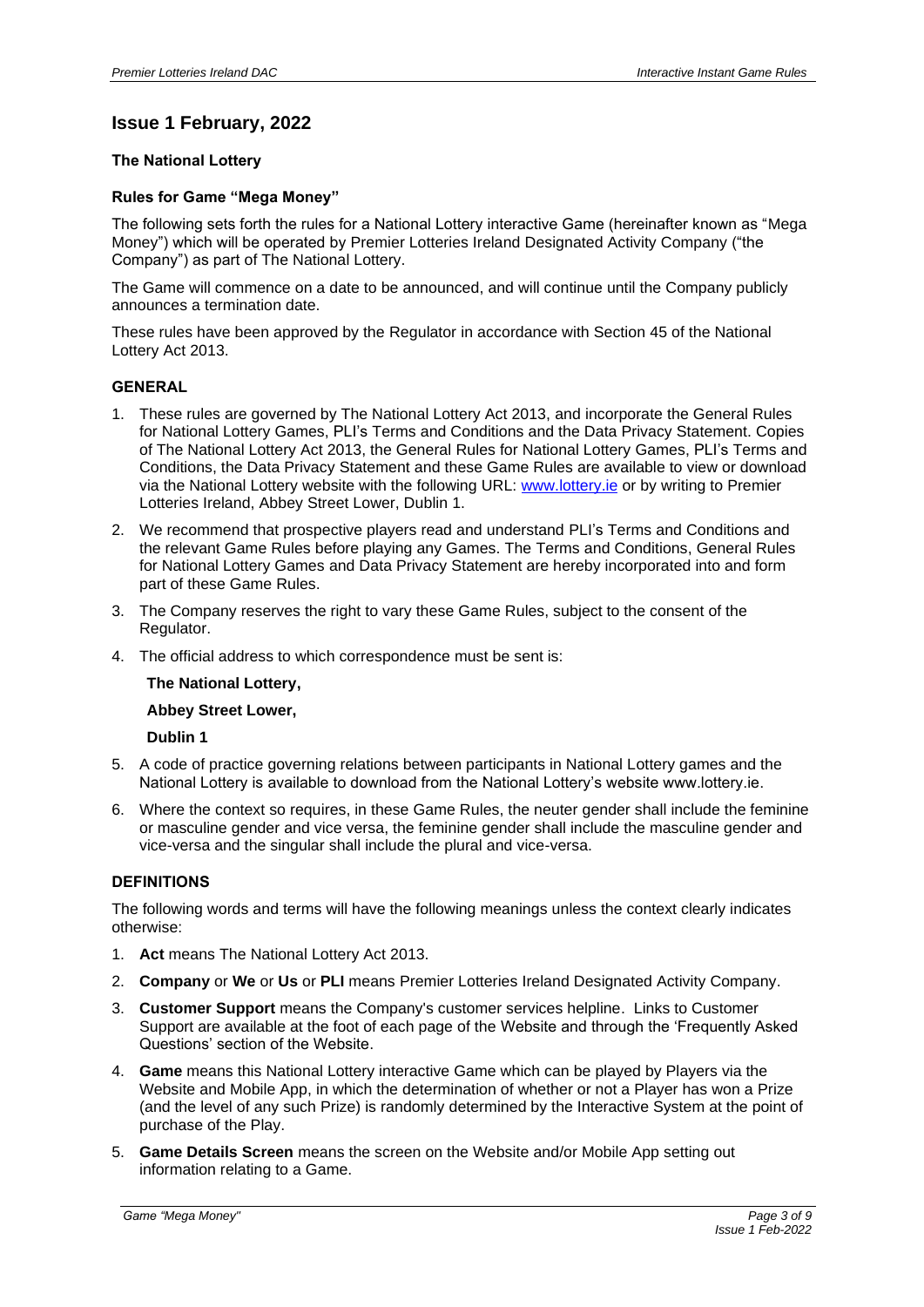- 6. **Game Play Window** means the screen on the Website and/or Mobile App via which a Player plays a Game.
- 7. **Game Rules** mean any rules or conditions (including, without limit, the relevant name for a National Lottery interactive Game, how a Prize is won, Prize Structure and Play Method) issued by the Company in addition to the PLI Terms and Conditions (hereby incorporated by reference) which apply only to a particular Game.
- 8. **High Tier Prize** means a Prize exceeding €9,999, paid by cheque, stamped "Account Payee Only", and which must be redeemed at National Lottery HQ upon receipt of a completed Prize Claim Form and proof of identity and age (i.e. copy of valid passport or driving licence).
- 9. **Interactive System** means the system (accessible via the Website and/or Mobile App) established and operated by PLI for the purpose of registering Players, administering Player Accounts, facilitating Plays, holding Games related information and paying Prizes.
- 10. **Low Tier Prize** means a Prize within the range of €1 €99, which will be paid directly to a Player's Wallet.
- 11. **Mid-Tier (Level 1) Prize** means a Prize within the range of €100 to €500. Mid-Tier (Level 1) Prizes will be paid by cheque, stamped "Account Payee Only", and posted to the address specified in Your Player Account.
- 12. **Mid-Tier (Level 2) Prize** means a Prize within the range of €501 €9,999. Winners will be contacted by PLI and asked to complete a Claim Form and log into their Player account to upload their ID (passport/drivers licence) if not already ID verified. Upon receipt of a completed Claim Form and proof of identity and age the Mid-Tier (Level 2) Prize will be paid by cheque, stamped "Account Payee Only", and posted to the address specified in Your Player Account.
- 13. **Mobile App** or **National Lottery App** means the National Lottery software application which enables a Player to access the Website to play National Lottery Interactive Games via supported mobile devices. A list of supported devices is available on www.lottery.ie.
- 14. **Password** means the alphanumeric identifier used by a Player to identify him/herself when accessing and using certain areas of the Interactive System.
- 15. **Play** means, in relation to any Game, any interaction by a Player with that Game, which may yield a Prize, which must be purchased in advance of playing a Game and as described in the 'Game Play Mechanism' of these Game Rules.
- 16. **Player** or **You** or **Your** means a person who is registered to play Games via the Website and/or Mobile App and, for the avoidance of doubt, has satisfied the various Player criteria as set out in the Terms and Conditions.
- 17. **Player Account** means a Player's on-line account held on the Interactive System which contains a Player's personal information and all other details necessary to play a Game.
- 18. **Player History Screen** means the screen displaying a Player's financial transaction history accessed via the "My Wallet" link in the "My Account" section of the Website or the "My Games" link in the "My Account" section of the Mobile App and the Player's interactive Game history accessed through the "My Games" link in the "My Account" section of the Website or the "My Games" link in the "My Account" section of the Mobile App.
- 19. **Play Method** means the method of interactive participation in a Game via the Website and/or Mobile App by a Player as specified under 'Game Play Mechanism' of these Game Rules.
- 20. **Play Number** means the number accessible on the relevant page of the Website which is unique to and which identifies a particular Play and which is recorded on the Interactive System.
- 21. **Prize** means a prize won by a Player from a Play in a Game, which has been validated on the Interactive System and is in accordance with these Game Rules and the Terms and Conditions.
- 22. **Prize Structure** means the number, value and odds of winning Prizes for a Game and the Prize Tiers within a Game as determined by the Company and as specified in the Game Rules.
- 23. **Prize Tier(s)** means the Prizes available in the Game as set out in the 'Determination of Prizes'.
- 24. **Regulator** means the person appointed as Regulator of the National Lottery under Section 7 of the Act or the Minister acting under Section 8 of the Act.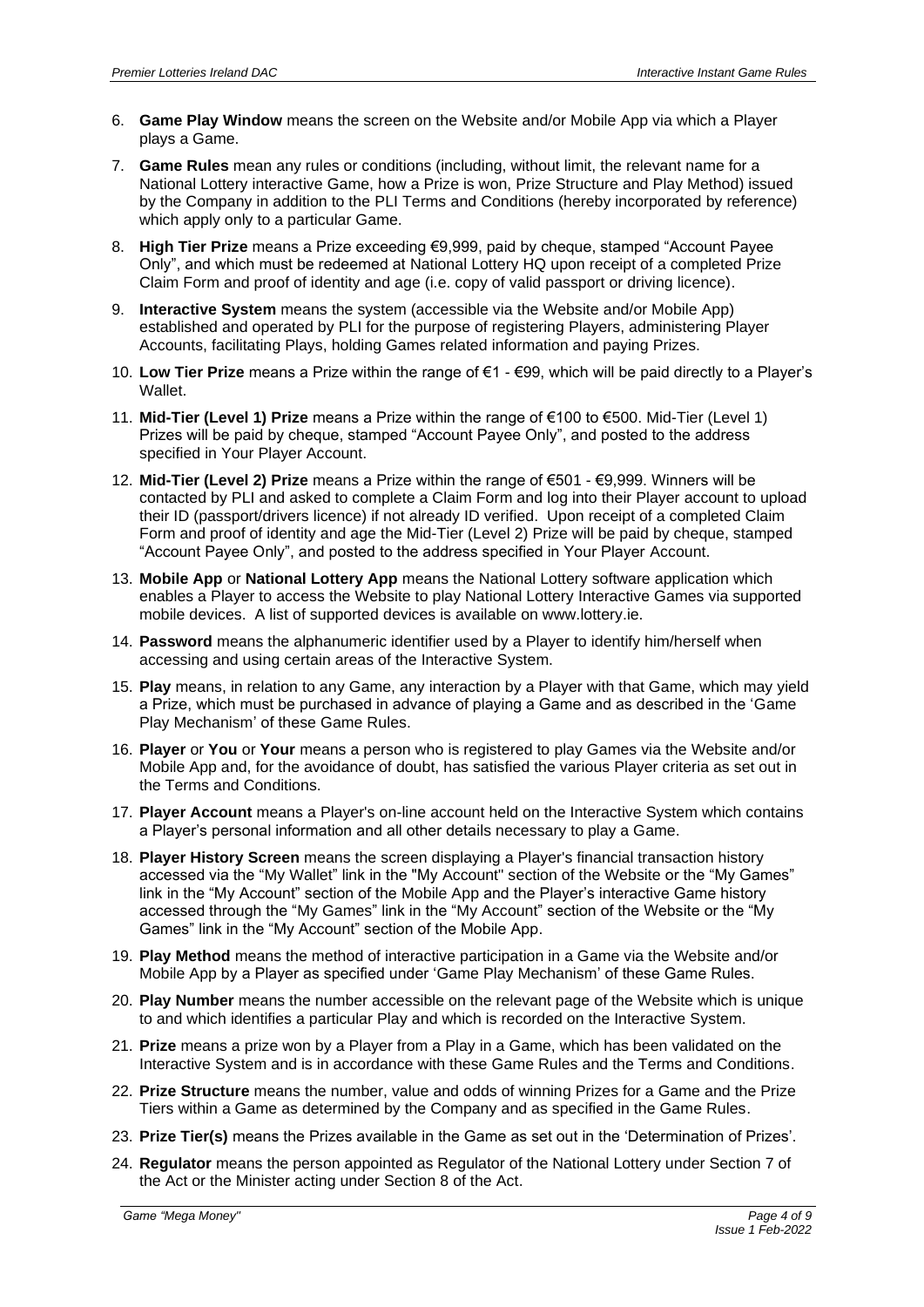- 25. **Terms and Conditions** means the terms, conditions and rules which regulate the manner in which a Player may open, maintain and close a Player Account.
- 26. **Try for Free Game** means a Game which is available to registered Players free of charge and for which there are notional prizes only.
- 27. **Unutilised Funds** means any funds credited to a Player's Account (including Prizes) that are not allocated to a Play by the relevant Player.
- 28. **User ID** means the 6-30 character identifier used by a Player to identify himself when accessing and using certain areas of the Interactive System.
- 29. **Valid Game Play** means participation by the Player (via the Website and/or Mobile App) in this Game in accordance with these Game Rules.
- 30. **Valid Game Play Owner** means the person who is recognised by the Company as the owner of the Valid Game Play. The Company will recognise the person who has completed the on-line registration process through the Website and who enters the Game in accordance with the Game Rules for this Game as the Valid Game Play Owner.
- 31. **Wallet** means an on-line account created by the Player and credited with funds from a registered payment card in order to play Games, which may hold Prize money and is accessible via the Website and/or Mobile App.
- 32. **Website** means the PLI interactive Game website, which is accessible through URL www.lottery.ie.

### **GOVERNING LAW AND RULES**

In playing National Lottery interactive Games the Player agrees to abide by the Laws of Ireland, the Act, the General Rules for National Lottery Games, PLI's Terms and Conditions, the Data Privacy Statement and these Game Rules.

#### **COST OF PLAY**

The price of a "Mega Money" play will be €10.

#### **PURCHASE AND PRIZE RESTRICTIONS**

- 1. No Game shall be played by, and no Prize shall be paid to, any officer or employee of the Company or any contractor or sub-contractor involved in the development, support and/or maintenance of the Interactive System or Website and/or Mobile App, or any person prohibited by the Act from purchasing, owning, or claiming a Prize or any other person prohibited by the Terms and Conditions from purchasing, owning, or claiming a Prize.
- 2. Persons under 18 years of age are prohibited from playing the Game.
- 3. The Company will not be responsible for lost or stolen devices used to play Games.
- 4. The Company will not be responsible for Plays made in error.

#### **PROSECUTION**

Any person who purchases, owns, or claims a Play and/or Prize and is not entitled to do so, is liable to criminal prosecution.

#### **GAME PLAY MECHANISM**

- 1. The Interactive System must be available for play.
- 2. A registered Player may play a "Try for Free" game for notional prizes by selecting the "Try" link in the Game Play Window.
- 3. In order to play a National Lottery interactive Game, a Player must first register on-line from a link on [www.lottery.ie](http://www.lotto.ie/) in accordance with the PLI Terms and Conditions.
- 4. The Player must have a valid Player Account.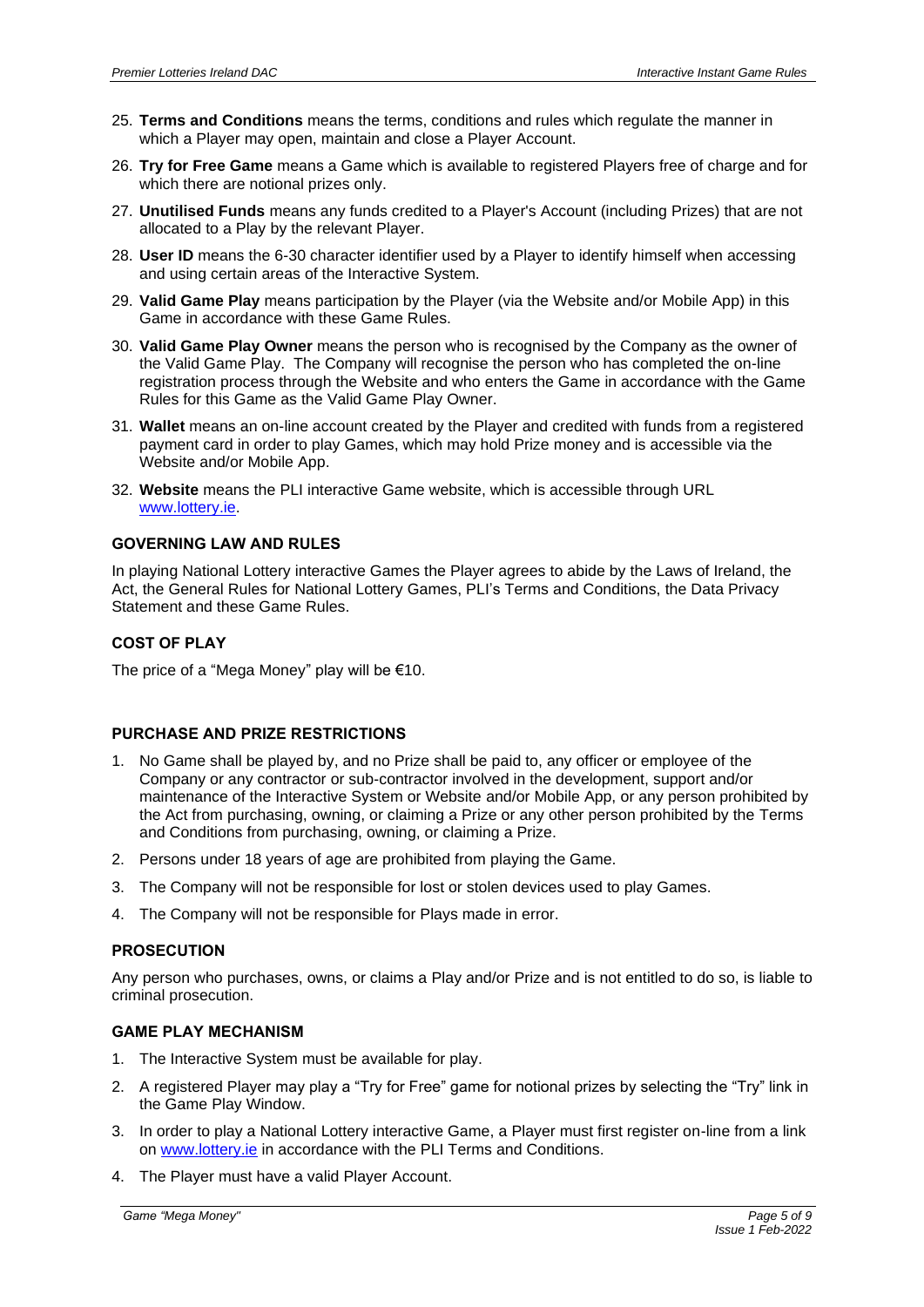- 5. Players must be 18 years of age or older to Play the Game and Prizes will not be paid to persons under 18 years.
- 6. The Player is required to log in to the Interactive System by entering a User ID and Password (created during the Player's original on-line registration process) to gain access to this Game.
- 7. When the Player has logged in to the Interactive System a choice of Games will appear on the instant win game lobby. The Player chooses the "Mega Money" Game by clicking on the "Play" link on the Game Play Window.
- 8. The Player is then shown a brief "How to Play" synopsis of the Game and is invited to 'Play Now' or 'Try'.
- 9. When the Player chooses 'Play Now' he is then shown the price of playing that Game and current Wallet balance, at which point the Player is invited to 'Play Now'.
- 10. When the Player opens the Game the Interactive System checks to ensure that the Player has sufficient Unutilised Funds to complete the transaction. The cost of the Play is deducted from the Wallet balance and the amended Wallet balance is displayed.
- 11. The Game then connects to the Interactive System which randomly selects a Play which may yield a Prize from one of the Prize Tiers for this Game. The result for a Play is randomly determined by the Interactive System. The Player's interaction with the Game does not impact on the result.
- 12. The opening screen is displayed along with a 'Settings' button (cog symbol bottom left hand side) which will open to display two further buttons: the Sound button and the "i" button which contains the synopsis of how to play the Game.
- 13. The Player chooses 'PLAY' to continue. The Player is then presented with a Game Play Window displaying 'GAME 1'.
- 14. The cash amounts to be revealed in a Digital All Cash Spectacular Play will be derived from the following set:

€200,000, €10,000, €5,000, €1,000, €500, €200, €100, €50, €25, €20, €10.

- 15. 'GAME 1' is displayed on screen and shows six 'blue box' icons. The Player must click/tap each of the six icons to reveal cash amounts. If the Player matches three identical cash amounts in 'GAME 1' he wins that amount. The matching amounts will increase in size and will be highlighted in yellow to indicate the Prize won.
- 16. Once the Player completes 'GAME 1' the Player is then prompted to click the 'SWITCH TO GAME 2' arrow to move on to 'GAME 2'.
- 17. 'GAME 2' is displayed on screen and shows 'WINNING NUMBERS' which consists of five 'gold box' icons and 'YOUR NUMBERS' which consists of twenty four 'green box' icons.
- 18. If the Player matches any of the 'WINNING NUMBERS' with any of 'YOUR NUMBERS' in 'GAME 2' the Player wins the Prize associated with that number. The matching numbers and associated prize amount will highlight in yellow to indicate the Prize won.
- 19. If the Player reveals a 'Gold Coin' symbol under 'YOUR NUMBERS' in 'GAME 2' the Player wins the associated Prize shown for that symbol. If the Player reveals a 'Diamond' symbol under 'YOUR NUMBERS' in 'GAME 2' the Player wins double the prize shown for that symbol. If the Player reveals a 'Wad of Cash' symbol under 'YOUR NUMBERS' in 'GAME 2' the Player wins €50.
- 20. The Player can win up to twenty five Prizes across 'GAME 1' and 'GAME 2'.
- 21. The 'FINISH' button will appear once the Game has been played. This button will animate after a short period of inactivity to prompt the Player to tap it. The Game is not complete until the 'Finish' button has been pressed.
- 22. Once the game ends a message indicating the result will appear:

BETTER LUCK NEXT TIME

or and the contract of the contract of the contract of the contract of the contract of the contract of the con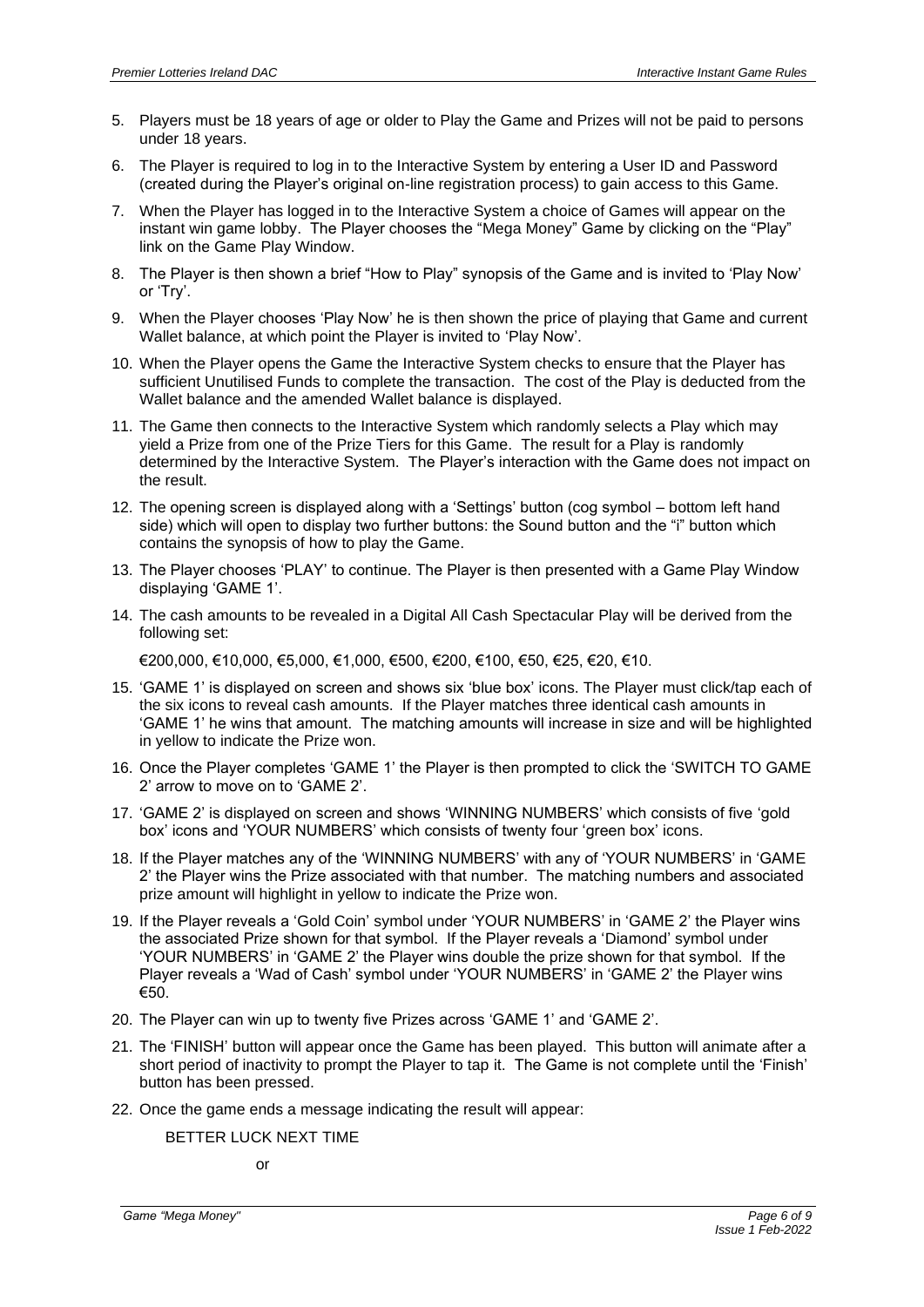# CONGRATULATIONS!

YOU HAVE WON

<AMOUNT>

23. The Player is required to acknowledge this message by clicking the FINISH button. The Game then ends and the Player is shown the game confirmation screen.

If You purchase a Play and do not complete the Play, the system will automatically play out the Play within 24 hours. If a Low Tier Prize is won then that Prize will be paid directly into the Players Wallet. If a Mid-Tier (Level 1) Prize is won then that Prize will be paid by cheque and posted to the address specified in Your Player Account. If a Mid-Tier (Level 2) Prize is won then that Prize will be paid by cheque and posted to the address specified in Your Player Account, upon receipt of a completed Claim Form and proof of identity and age. If a High-Tier Prize is won then the Player will be notified and the Prize will be paid by cheque, stamped "Account Payee Only", and which must be redeemed at National Lottery HQ upon receipt of a completed Prize Claim Form and proof of identity and age.

#### **DETERMINATION OF PRIZES**

#### **Mega Money €10**

- 1. A Player who wins a Prize Tier 1 prize is entitled to a prize of €10.
- 2. A Player who wins a Prize Tier 2 prize is entitled to a prize of  $\epsilon$ 20.
- 3. A Player who wins a Prize Tier 3 prize is entitled to a prize of €20.
- 4. A Player who wins a Prize Tier 4 prize is entitled to a prize of €20.
- 5. A Player who wins a Prize Tier 5 prize is entitled to a prize of €25.
- 6. A Player who wins a Prize Tier 6 prize is entitled to a prize of  $\epsilon$ 50.
- 7. A Player who wins a Prize Tier 7 prize is entitled to a prize of €50.
- 8. A Player who wins a Prize Tier 8 prize is entitled to a prize of €50.
- 9. A Player who wins a Prize Tier 9 prize is entitled to a prize of €50.
- 10. A Player who wins a Prize Tier 10 prize is entitled to a prize of €50.
- 11. A Player who wins a Prize Tier 11 prize is entitled to a prize of €50.
- 12. A Player who wins a Prize Tier 12 prize is entitled to a prize of €100.
- 13. A Player who wins a Prize Tier 13 prize is entitled to a prize of €100.
- 14. A Player who wins a Prize Tier 14 prize is entitled to a prize of €100.
- 15. A Player who wins a Prize Tier 15 prize is entitled to a prize of €100.
- 16. A Player who wins a Prize Tier 16 prize is entitled to a prize of €100.
- 17. A Player who wins a Prize Tier 17 prize is entitled to a prize of €100.
- 18. A Player who wins a Prize Tier 18 prize is entitled to a prize of €100.
- 19. A Player who wins a Prize Tier 19 prize is entitled to a prize of €200.
- 20. A Player who wins a Prize Tier 20 prize is entitled to a prize of €200.
- 21. A Player who wins a Prize Tier 21 prize is entitled to a prize of €200.
- 22. A Player who wins a Prize Tier 22 prize is entitled to a prize of **€**200.
- 23. A Player who wins a Prize Tier 23 prize is entitled to a prize of €500.
- 24. A Player who wins a Prize Tier 24 prize is entitled to a prize of €500.
- 25. A Player who wins a Prize Tier 25 prize is entitled to a prize of €500.
- 26. A Player who wins a Prize Tier 26 prize is entitled to a prize of €500.
- 27. A Player who wins a Prize Tier 27 prize is entitled to a prize of €1,000.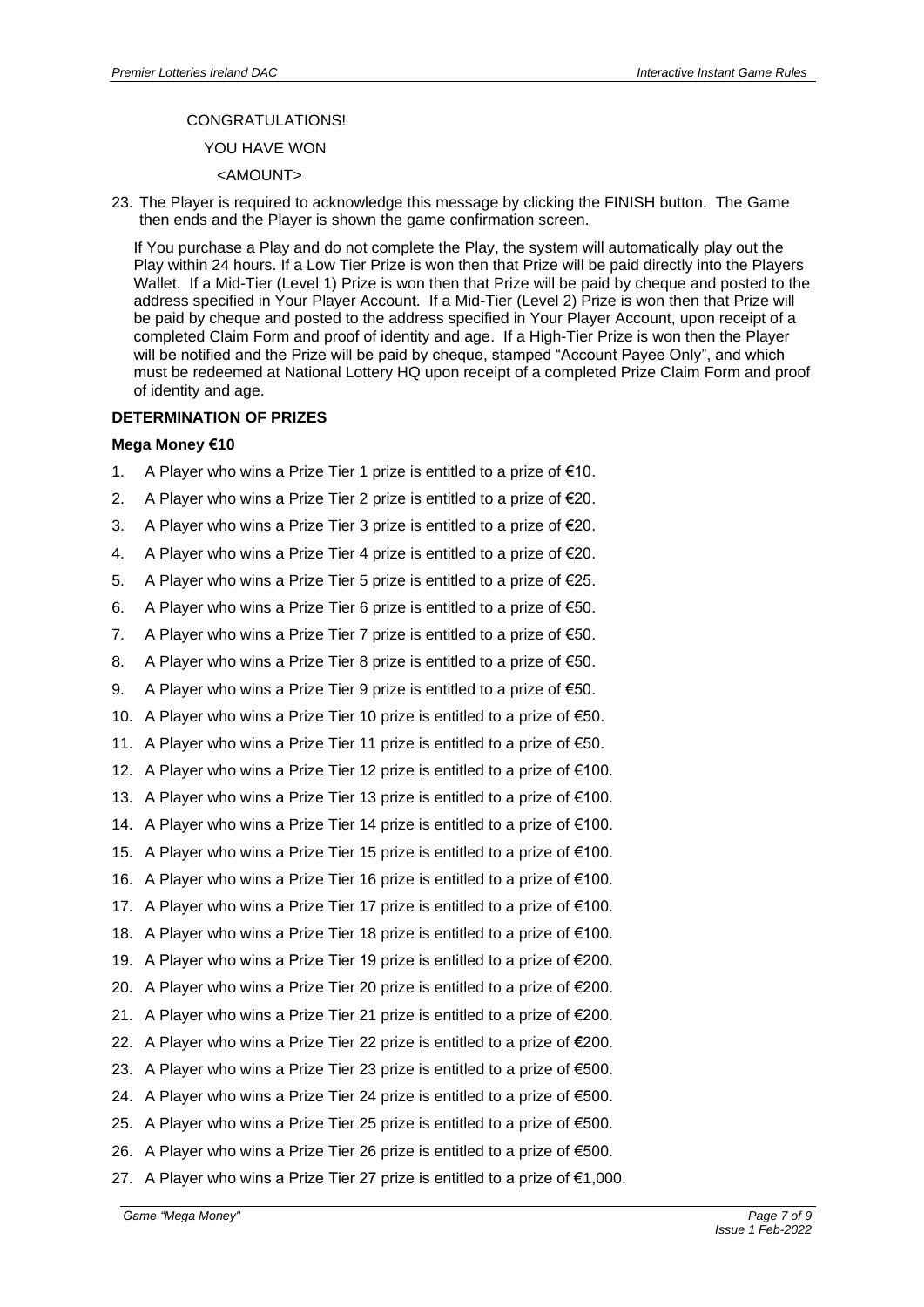- 28. A Player who wins a Prize Tier 28 prize is entitled to a prize of €1,000.
- 29. A Player who wins a Prize Tier 29 prize is entitled to a prize of €5,000.
- 30. A Player who wins a Prize Tier 30 prize is entitled to a prize of €5,000.
- 31. A Player who wins a Prize Tier 31 prize is entitled to a prize of €10,000.
- 32. A Player who wins a Prize Tier 32 prize is entitled to a prize of €10,000.
- 33. A Player who wins a Prize Tier 33 prize is entitled to a prize of €200,000.

#### **Prize Amounts, Number of Prizes and Odds**

This Game consists of a non-depleting pool of two million tickets. The number of prizes in each prize category will remain constant throughout the life of the Game.

| <b>Prize</b><br><b>Tier</b> | <b>Prize Amount</b>                    | Approx. odds<br>(1 in X) | <b>Expected</b><br>number of<br>winners |
|-----------------------------|----------------------------------------|--------------------------|-----------------------------------------|
| $\mathbf{1}$                | €10 (€10)                              | 4.87                     | 411,099                                 |
| $\overline{2}$              | €20 $(E20)$                            | 28.00                    | 71,428                                  |
| 3                           | $\epsilon$ 20 ( $\epsilon$ 10 x 2)     | 28.00                    | 71,428                                  |
| 4                           | $\epsilon$ 20 ( $\epsilon$ 10 DOUBLER) | 28.00                    | 71,428                                  |
| 5                           | $\epsilon$ 25 ( $\epsilon$ 25)         | 28.00                    | 71,428                                  |
| 6                           | €50 (€50)                              | 400.00                   | 5,000                                   |
| $\overline{7}$              | €50 (€10 x 5)                          | 400.00                   | 5,000                                   |
| 8                           | €50 (€10 x 3) + €20)                   | 400.00                   | 5,000                                   |
| 9                           | €50 (€10 + (€20 x 2))                  | 400.00                   | 5,000                                   |
| 10                          | €50 (€25 x 2)                          | 400.00                   | 5,000                                   |
| 11                          | €50 (€25 DOUBLER)                      | 400.00                   | 5,000                                   |
| 12                          | $\epsilon$ 100 ( $\epsilon$ 100)       | 840.34                   | 2,380                                   |
| 13                          | €100 (€10 x 10)                        | 840.34                   | 2,380                                   |
| 14                          | €100 ( $(€10 x 4) + (€20 x 3)$ )       | 840.34                   | 2,380                                   |
| 15                          | €100 (€20 x 5)                         | 840.34                   | 2,380                                   |
| 16                          | €100 (€25 x 4)                         | 840.34                   | 2,380                                   |
| 17                          | €100 (€50 x 2)                         | 840.34                   | 2,380                                   |
| 18                          | $£100$ ( $£50$ DOUBLER)                | 840.34                   | 2,380                                   |
| 19                          | €200 (€200)                            | 10,000.00                | 200                                     |